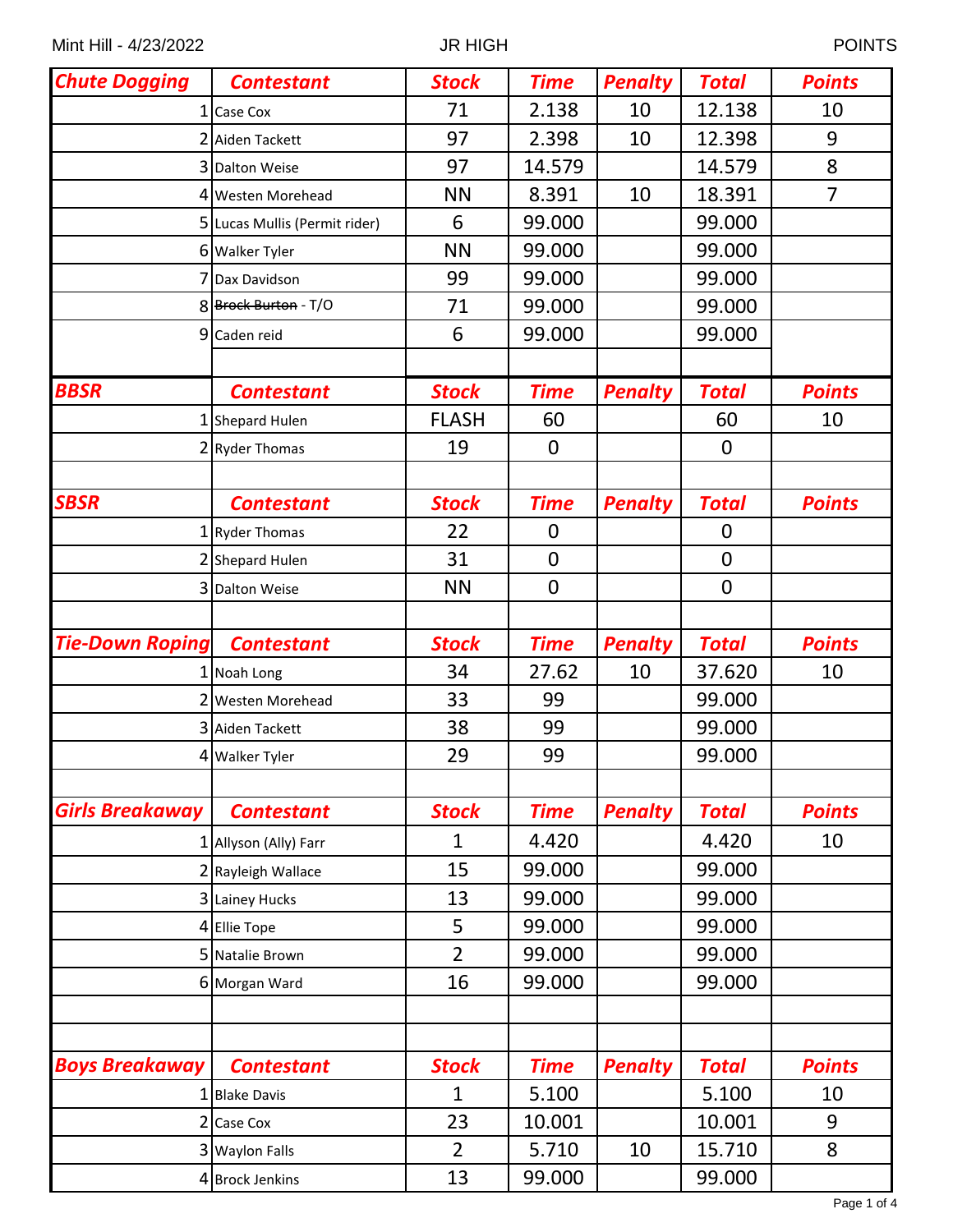|                      | 5 Jay Faulkenberry        | 5              | 99.000      |                | 99.000       |                |
|----------------------|---------------------------|----------------|-------------|----------------|--------------|----------------|
|                      | 6 Caden reid              | 17             | 99.000      |                | 99.000       |                |
|                      | 7 Brayden Rash            | 15             | 99.000      |                | 99.000       |                |
|                      | 8 Brock Burton - T/O      | 16             | 99.000      |                | 99.000       |                |
|                      |                           |                |             |                |              |                |
| <b>Ribbon Roping</b> | <b>Contestant</b>         | <b>Stock</b>   | <b>Time</b> | <b>Penalty</b> | <b>Total</b> | <b>Points</b>  |
|                      | Noah Long                 | 4              | 13.214      | 10             | 23.214       | 10             |
|                      | <b>Campbell Ashley</b>    | 4              | 13.214      | 10             | 23.214       | 10             |
|                      | <b>Walker Tyler</b>       | 17             | 99.000      |                | 99.000       |                |
|                      | <b>Taylor Tessner</b>     | 17             | 99.000      | $\overline{0}$ | 99.000       |                |
| 3                    | Case Cox                  | $\mathbf{1}$   | 99.000      |                | 99.000       |                |
| 3                    | Gabbie Metta              | $\mathbf{1}$   | 99.000      | $\overline{0}$ | 99.000       |                |
| 4                    | Aiden Tackett             | 16             | 99.000      |                | 99.000       |                |
| 4                    | Natalie Brown             | 16             | 99.000      | $\mathbf 0$    | 99.000       |                |
| 5                    | <b>Westen Morehead</b>    | 23             | 99.000      |                | 99.000       |                |
| 5                    | Mati Clayton              | 23             | 99.000      |                | 99.000       |                |
|                      | 6 lock Burton-T/O-C.COX-D | $\overline{2}$ | 99.000      | $\mathbf 0$    | 99.000       |                |
| 6                    | Lainey Hucks              | $\overline{2}$ | 99.000      |                | 99.000       |                |
|                      | <b>Waylon Falls</b>       | 15             | 99.000      |                | 99.000       |                |
|                      | Allyson (Ally) Farr       | 15             | 99.000      | $\overline{0}$ | 99.000       |                |
|                      |                           |                |             |                |              |                |
|                      |                           |                |             |                |              |                |
|                      |                           |                |             |                |              |                |
| <b>Barrel Racing</b> | <b>Contestant</b>         | <b>Stock</b>   | <b>Time</b> | <b>Penalty</b> | <b>Total</b> | <b>Points</b>  |
|                      | 1 Gabbie Metta            |                | 15.743      |                | 15.743       | 10             |
|                      | 2 Rayleigh Wallace        |                | 16.612      |                | 16.612       | 9              |
|                      | 3 Baylee Boyd             |                | 16.632      |                | 16.632       | 8              |
|                      | 4 Britney Moss            |                | 16.633      |                | 16.633       | $\overline{7}$ |
|                      | 5 Allyson (Ally) Farr     |                | 16.849      |                | 16.849       | 6              |
|                      | 6 Campbell Ashley         |                | 16.925      |                | 16.925       | 5              |
|                      | 7 Delaney Davidson        |                | 16.995      |                | 16.995       | 4              |
|                      | 8 Natalie Brown           |                | 17.108      |                | 17.108       | 3              |
|                      | 9 Morgan Ward             |                | 17.309      |                | 17.309       | $\overline{2}$ |
|                      | 10 Lainey Hucks           |                | 17.368      |                | 17.368       | $\mathbf{1}$   |
|                      | 11 Ellie Tope             |                | 17.626      |                | 17.626       |                |
|                      | 12 Savannah Caston        |                | 18.310      |                | 18.310       |                |
|                      | 13 Grace O'Dell           |                | 18.365      |                | 18.365       |                |
|                      | 14 Karsyn Thomas          |                | 18.483      |                | 18.483       |                |
|                      | 15 Maryssa Chapman        |                | 19.365      |                | 19.365       |                |
|                      | 16 Taylor Tessner         |                | 16.329      | 5              | 21.329       |                |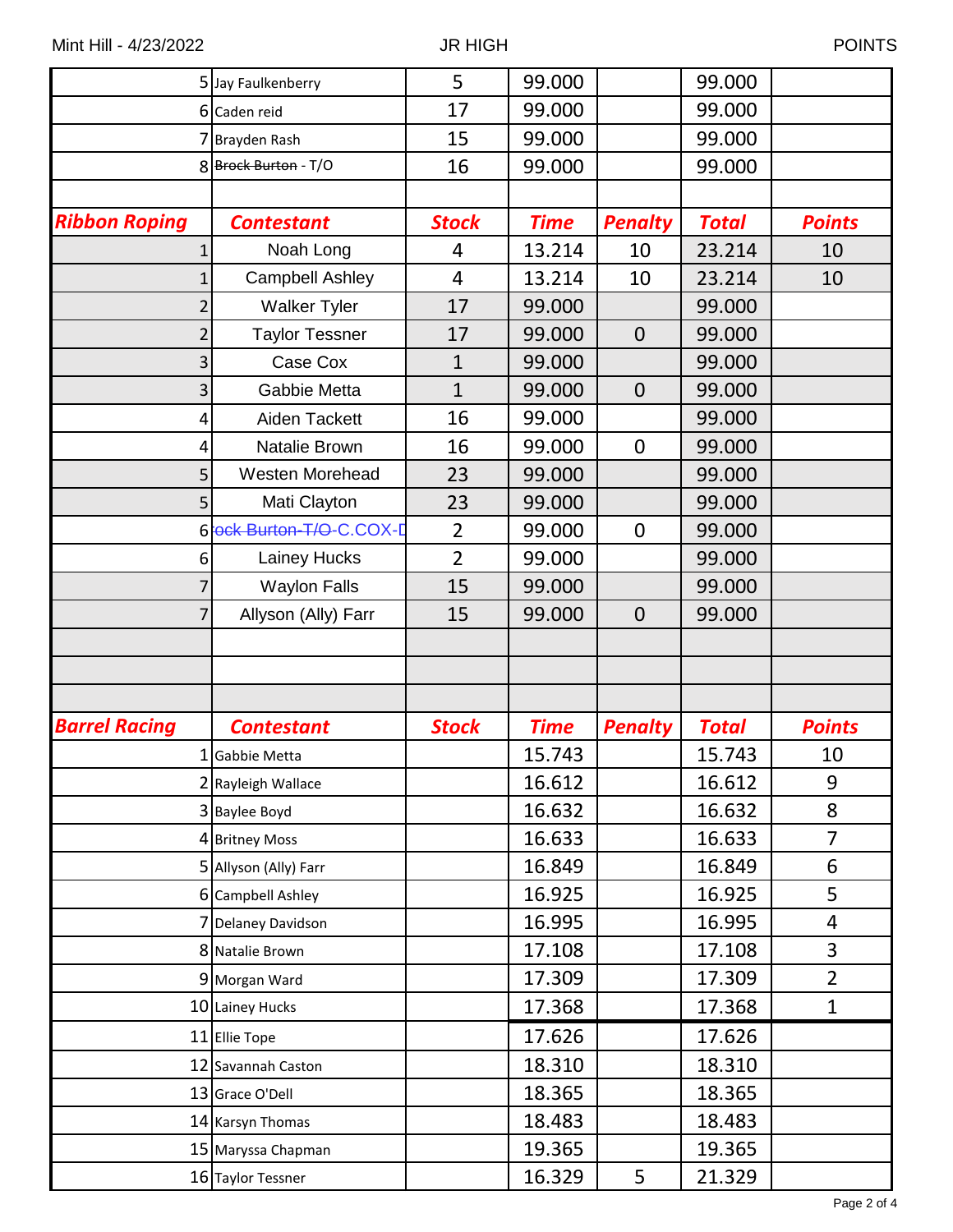|                     | 17 Arden plyler            |              | 16.606      | 5              | 21.606       |                |
|---------------------|----------------------------|--------------|-------------|----------------|--------------|----------------|
|                     | 18 Jasmine branton         |              | 16.997      | 5              | 21.997       |                |
|                     | 19 Ava Surratt             |              | 18.858      | 5              | 23.858       |                |
|                     | 20 Ally Liner              |              | 99.000      |                | 99.000       |                |
|                     |                            |              |             |                |              |                |
| <b>Pole Bending</b> | <b>Contestant</b>          | <b>Stock</b> | <b>Time</b> | <b>Penalty</b> | <b>Total</b> | <b>Points</b>  |
|                     | 1 Baylee Boyd              |              | 21.691      |                | 21.691       | 10             |
|                     | 2 Campbell Ashley          |              | 22.956      |                | 22.956       | 9              |
|                     | 3 Delaney Davidson         |              | 23.037      |                | 23.037       | 8              |
|                     | 4 Savannah Caston          |              | 23.55       |                | 23.550       | 7              |
|                     | 5 Morgan Ward              |              | 23.647      |                | 23.647       | 6              |
|                     | 6 Lainey Hucks             |              | 23.888      |                | 23.888       | 5              |
|                     | 7 Taylor Tessner           |              | 23.956      |                | 23.956       | 4              |
|                     | 8 Rayleigh Wallace         |              | 24.418      |                | 24.418       | 3              |
|                     | 9 Ellie Tope               |              | 24.577      |                | 24.577       | $\overline{2}$ |
|                     | 10 Grace O'Dell            |              | 27.603      |                | 27.603       | $\mathbf{1}$   |
|                     | 11 Allyson (Ally) Farr     |              | 24.608      | 5              | 29.608       |                |
|                     | 12 Britney Moss            |              | 25.018      | 5              | 30.018       |                |
|                     | 13 Collins gambrell        |              | 30.235      |                | 30.235       |                |
|                     | 14 Ava Surratt             |              | 27.994      | 5              | 32.994       |                |
|                     | 15 Ally Liner              |              | 28.07       | 5              | 33.070       |                |
|                     | 16 Jasmine branton         |              | 23.391      | 10             | 33.391       |                |
|                     | 17 Gabbie Metta            |              | 99          |                | 99.000       |                |
|                     | 18 Maryssa Chapman         |              | 99          |                | 99.000       |                |
|                     | 19 Arden plyler            |              | 99          |                | 99.000       |                |
|                     |                            |              |             |                |              |                |
| <b>Team Roping</b>  | <b>Contestant</b>          | <b>Stock</b> | <b>Time</b> | <b>Penalty</b> | <b>Total</b> | <b>Points</b>  |
| $1\vert$            | Jay Faulkenberry           | 107          | 14.914      | 5              | 19.914       | 10             |
| 1                   | <b>Blake Davis</b>         | 107          | 14.914      | 5              | 19.914       | 10             |
| 2                   | Caden Reid                 | 104          | 99.000      |                | 99.000       |                |
| $\overline{2}$      | <b>DP - Aiden Tackett</b>  | 104          | 99.000      | $\mathbf 0$    | 99.000       |                |
| 3                   | Noah Long                  | 25           | 99.000      |                | 99.000       |                |
| 3 <sup>1</sup>      | <b>Westen Morehead</b>     | 25           | 99.000      | $\mathbf 0$    | 99.000       |                |
| 4                   | <b>Brock BurtonT/O-N.L</b> | 23           | 99.000      |                | 99.000       |                |
| $\vert$             | Brayden Rash               | 23           | 99.000      | $\mathbf 0$    | 99.000       |                |
| 5 <sup>1</sup>      | Case Cox                   | 46           | 99.000      |                | 99.000       |                |
| 5 <sup>1</sup>      | Aiden Tackett              | 46           | 99.000      | $\mathbf 0$    | 99.000       |                |
|                     |                            |              |             |                |              |                |